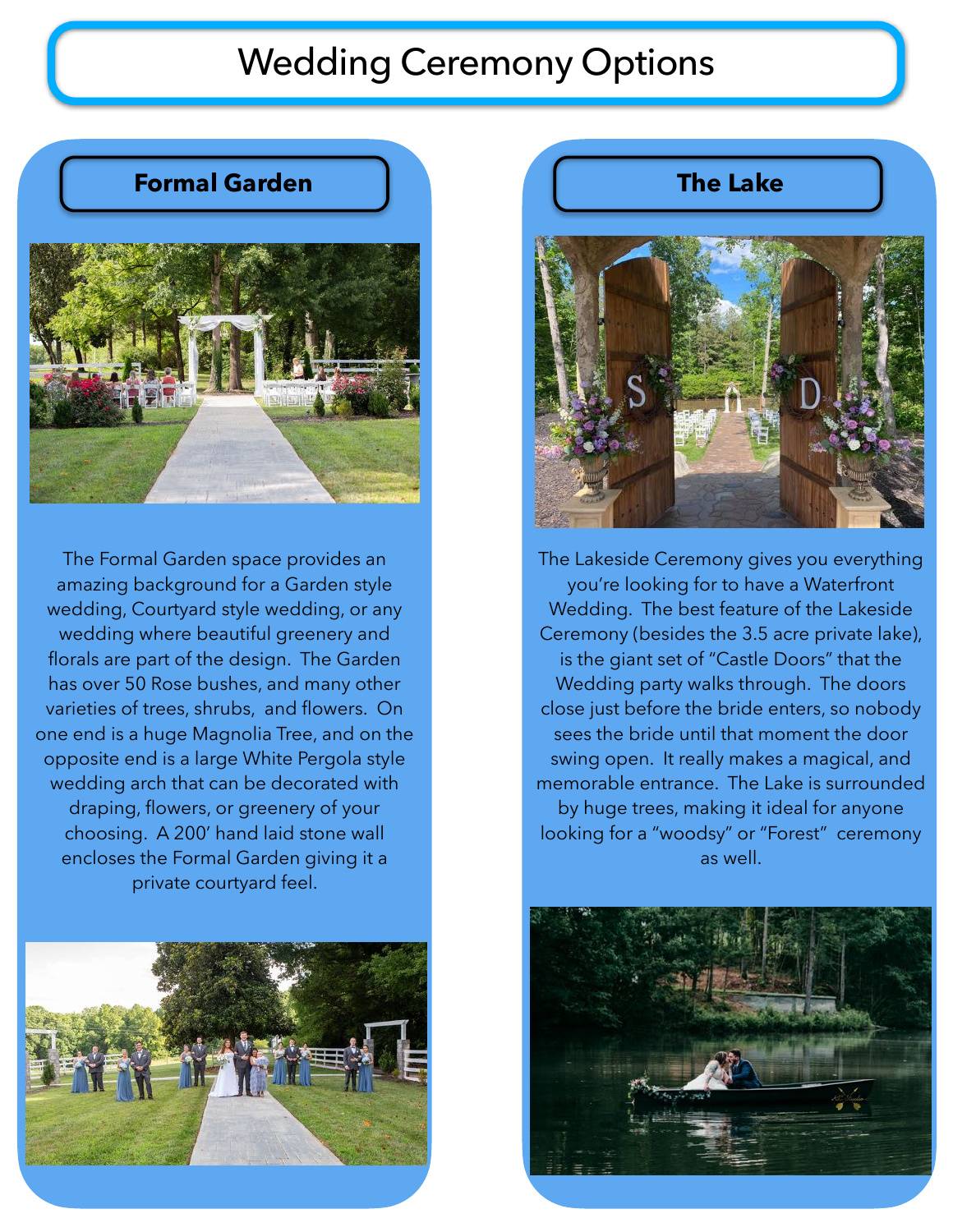# Reception Area

# **Reception Pavilion**

The Reception Pavilion sits a Max of 175 guests including the wedding party. The Pavilion is completely covered in case of rain, but open on 2 sides to allow for views of the property & gardens. The Pavilion has great lighting with matching chandeliers and wall sconces for a very elegant feel.



#### **Bar Area**

At so many weddings, the "Bar" is a table in the corner with a few bud lights in a cooler. The Chateau Vie Bar is amore of a feature. We have a professional Draught system for kegs, and unique Trim, lighting, and design to make the Bar impress a memory on your guests



#### **Dance Floor**

The Dance Floor is adjacent to the Reception dinner area. Being so close, your guests can sit at their tables and enjoy watching dancing, but also, not have the dancing RIGHT next to the tables. The area gives great opportunities for photos with the "Checkered" pattern stain. It looks amazing at night under the included Edison style string lighting.

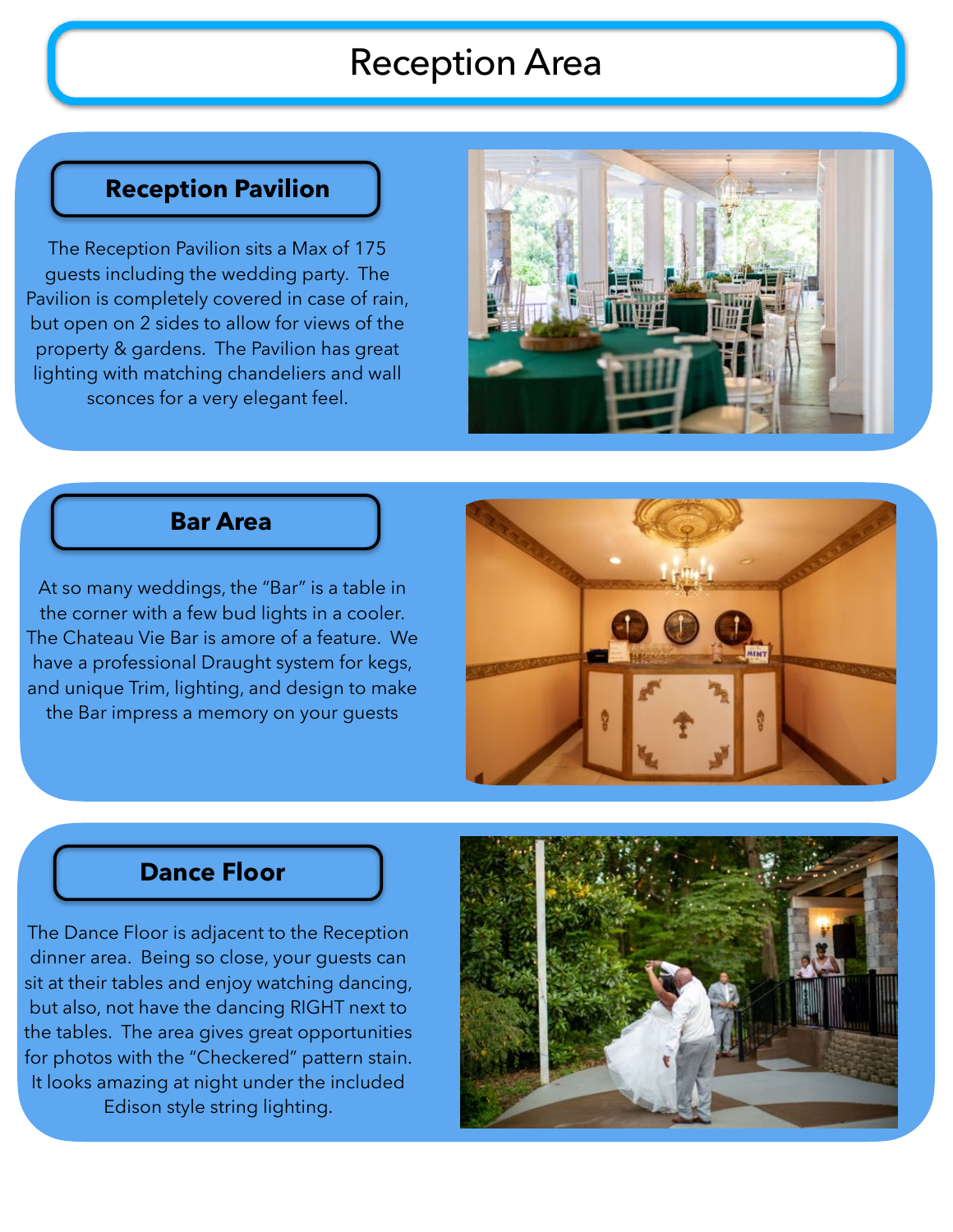# Wedding Party Prep Areas





Our Bridal Cottage offers a private space for the Bride & Bridesmaids to prepare for the wedding. It is away from the reception space far enough so that the wedding party can relax on the porch, overlooking the property, and be completely tucked away. The Bridal Cottage offers a full kitchen, full bathroom, and of course giant mirrors, and great lighting for doing hair and make up.



# **Groom's Den / Game Room**



The Groom's Den & Game Room offers a great location for the wedding party to change in. The Groom's Den is located in the Main House, more than a football field away from the Bridal Cottage. It offers a full bathroom, kitchenette, and all sorts of fun games in the game room:

-Foosball

-Pool Table -Ping Pong

-Retro Video Games

-Basketball shoot out

-Darts

-85" TV with all the sports packages

It's literally got everything you could ask for. The only problem with the Game Room…is getting them to come out for pictures!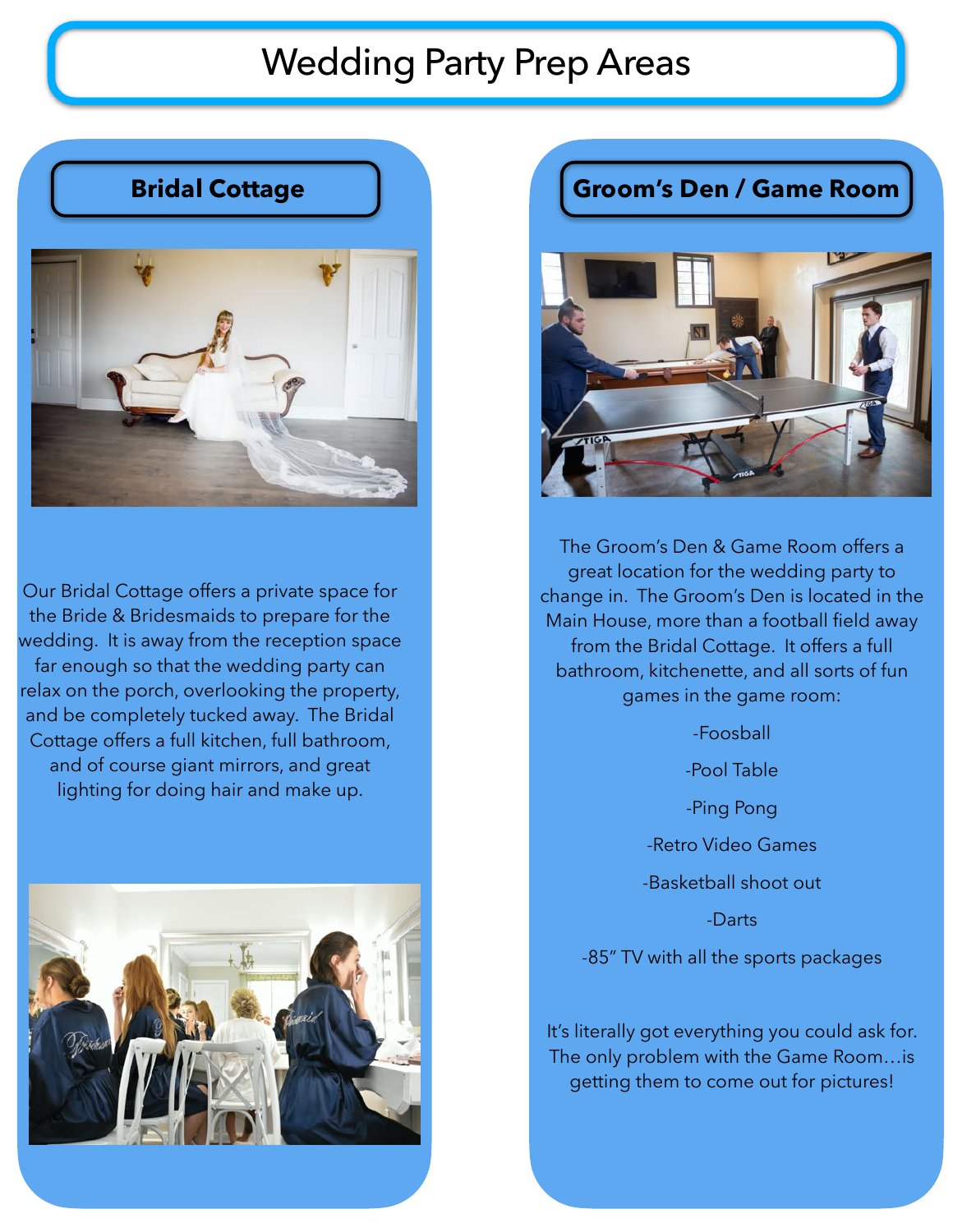# Pricing / Overview

# **Venue Rental Includes :**

-Use of Property 10:00 AM - 12:00 AM (14 hours) on wedding day -(100) White Garden Chairs for Ceremony -(100) Cushioned Chiavari Chairs for Reception -(10) 72" Round Tables for seating -(2) 48" Round for Cake Table/ etc -(6) 6ft' rectangle tables for use as (gifts, sign in, Dj, etc) -Use property for engagement/Bridal photos on a date TBD (2 hours) -Use of property for wedding rehearsal -Staff (3-4) on site to ensure things go smoothly -"Limo" style 6 seater Golf Cart to be operated by our staff -Wedding Coordinating and Timeline Planning -Free consultations/Venue access as needed

# **PRICING**

Saturday - \$4,000 Friday/Sunday - \$3,500 Weekday - \$1600 (Mon-Wed)

\*Sales Tax INCLUDED with Venue Only Price

# All Inclusive Packages

 Our ALL inclusive wedding packages includes ALL of your major wedding vendors, including the wedding venue. We work with the areas BEST wedding vendors. Unlike many other inclusive packages, there are no hidden fees, and it's truly ALL inclusive. It even includes the Wedding Cake, flowers, and center pieces. Detailed below you can see what comes with our All Inclusive Wedding Package. It includes the wedding venue, and everything from Venue package also. Below is an overview / Pricing for our packages.

| <b>Bronze</b>                                        | <b>Silver</b>      | Gold                | <b>Platinum</b>     |  |  |
|------------------------------------------------------|--------------------|---------------------|---------------------|--|--|
| Saturday - \$8,000                                   | Saturday - \$9,500 | Saturday - \$11,800 | Saturday - \$15,000 |  |  |
| Fri/Sun - \$7,500                                    | Fri/Sun - \$9,000  | Fri/Sun - \$11,300  | Fri/Sun - \$14,500  |  |  |
| Mon-Wed - \$5,600                                    | Mon-Wed - \$7,100  | Mon-Wed - 9,100     | Mon-Wed - \$12,600  |  |  |
|                                                      |                    |                     |                     |  |  |
| *Applicable NC Sales tax added to Inclusive packages |                    |                     |                     |  |  |

\*\* Bronze Inclusive package based on 75 guests, all other packages are based on 100 guests, call or email for a customized quote based on your head count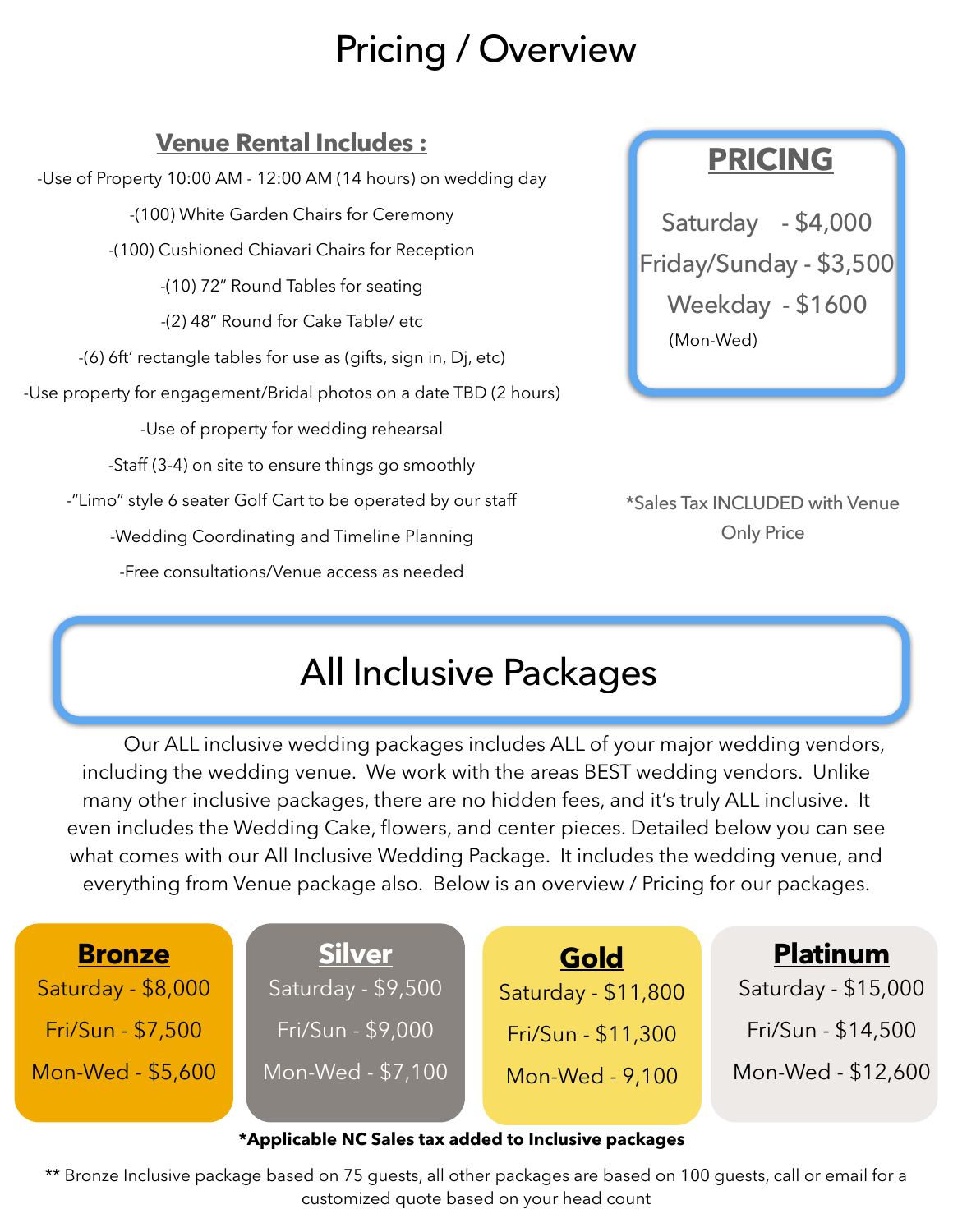| <b>ALL Packages</b><br><b>Include</b>                                                                                                      | <b>Bronze</b>                                                                                                           | <b>SILVER</b>                                                                                                         | <b>GOLD</b>                                                                                                                                                               | <b>PLATINUM</b>                                                                                                        |
|--------------------------------------------------------------------------------------------------------------------------------------------|-------------------------------------------------------------------------------------------------------------------------|-----------------------------------------------------------------------------------------------------------------------|---------------------------------------------------------------------------------------------------------------------------------------------------------------------------|------------------------------------------------------------------------------------------------------------------------|
| Photography                                                                                                                                |                                                                                                                         |                                                                                                                       |                                                                                                                                                                           |                                                                                                                        |
| -set hours of photography<br>coverage<br>-Print Rights to all edited<br>images                                                             | -Photographer w/3-5<br>years experience<br>-6 hours of coverage<br>-1 Photographer                                      | -Photographer with<br>5+ years shooting<br>weddings<br>-8 hours of coverage<br>-1 photographer                        | <b>Silver Photography</b><br>+ Bridal Session<br><b>Included</b>                                                                                                          | Gold Photography +<br><b>Includes Bridal AND</b><br>Engagement<br>Session                                              |
| Music/DJ                                                                                                                                   |                                                                                                                         |                                                                                                                       |                                                                                                                                                                           |                                                                                                                        |
| DJ is the same in ALL<br>packages                                                                                                          | -Music for ceremony &<br>reception<br>-Unlimited Hours<br>-Announcements / MC<br><b>Services</b><br>-Customized Music   | -Music for ceremony &<br>reception<br>-Unlimited Hours<br>-Announcements / MC<br><b>Services</b><br>-Customized Music | -Music for ceremony &<br>reception<br>-Unlimited Hours<br>-Announcements / MC<br><b>Services</b><br>-Customized Music                                                     | -Music for ceremony &<br>reception<br>-Unlimited Hours<br>-Announcements / MC<br><b>Services</b><br>-Customized Music  |
| <b>Catering</b>                                                                                                                            |                                                                                                                         |                                                                                                                       |                                                                                                                                                                           |                                                                                                                        |
| -Your choice of linen color<br>-Full meal provided<br>-Water, Tea, Lemonade<br>-Service staff for food/non-<br>alcoholic beverages         | -Provided from in<br>house caterer.<br>-One meat, two<br>sides, bread, tea,<br>lemonade, & water<br>-Plastic Dinnerware | -Choice of caterers<br>based on tasting<br>-More Flexible menu<br>options<br>-15 tables cloths (Any<br>color)         | -Upgraded menu options<br>-1 appetizer / Garden<br>Salad<br>-Real China, Glassware,<br>and silverware<br>-choice of 2 meats & 2<br>sides<br>-15 table cloths any<br>color | -Extensive menu<br>options<br>-Plated Salad<br>-Real China,<br>Glassware, and<br>silverware<br>-More Appetizer options |
|                                                                                                                                            | -13 table cloths (any<br>color)                                                                                         |                                                                                                                       |                                                                                                                                                                           |                                                                                                                        |
| <b>Flowers / Decor</b>                                                                                                                     |                                                                                                                         |                                                                                                                       |                                                                                                                                                                           |                                                                                                                        |
| -Bride's Bouquet & Toss<br>Bouquet<br>-4 bridesmaids bouquets<br>Boutonnieres for Groom, 4<br>groomsmen, + Parents of<br>the Bride & Groom | -8 centerpieces, several<br>options to choose from                                                                      | <b>Everything from Bronze</b><br>Decorating Archway at<br>ceremony Included                                           | Silver +<br><b>More Customized</b><br>Centerpieces                                                                                                                        | -Upgraded<br>Centerpieces<br>-Ceremony Decorations<br>-DOUBLE flower budget<br>of Gold Package                         |
| <b>Wedding Cake</b>                                                                                                                        |                                                                                                                         |                                                                                                                       |                                                                                                                                                                           |                                                                                                                        |
| -Cake for guest coun<br>-Cupcake/Dessert bar<br>options                                                                                    | 3 tier cake, or cupcake<br>display for up to 75<br>guests                                                               | -Almost ANY cake<br>design/Flavor                                                                                     | -Almost ANY cake<br>design/Flavor                                                                                                                                         | Almost ANY cake<br>design/Flavor                                                                                       |
| <b>Wedding Planner</b>                                                                                                                     |                                                                                                                         |                                                                                                                       |                                                                                                                                                                           |                                                                                                                        |
| Included in All packages                                                                                                                   | Plan a Timeline, and<br>coordinate Rehearsal,<br>Ceremony, & Reception                                                  | Plan a Timeline, and<br>coordinate Rehearsal,<br>Ceremony, & Reception                                                | Plan a Timeline, and<br>coordinate Rehearsal,<br>Ceremony, & Reception                                                                                                    | Plan a Timeline, and<br>coordinate Rehearsal,<br>Ceremony, & Reception                                                 |
| <b>Photo Booth</b>                                                                                                                         |                                                                                                                         |                                                                                                                       |                                                                                                                                                                           |                                                                                                                        |
| -Unlimited Prints<br>-Attendant, Scrapbook, &<br>Props Included                                                                            | N/A                                                                                                                     | N/A                                                                                                                   | Included                                                                                                                                                                  | Included                                                                                                               |
| <b>Videography</b>                                                                                                                         |                                                                                                                         |                                                                                                                       |                                                                                                                                                                           |                                                                                                                        |
| Video Coverage of<br>Ceremony & Reception<br>-8 hours of coverage                                                                          | N/A                                                                                                                     | N/A                                                                                                                   | N/A                                                                                                                                                                       | Included                                                                                                               |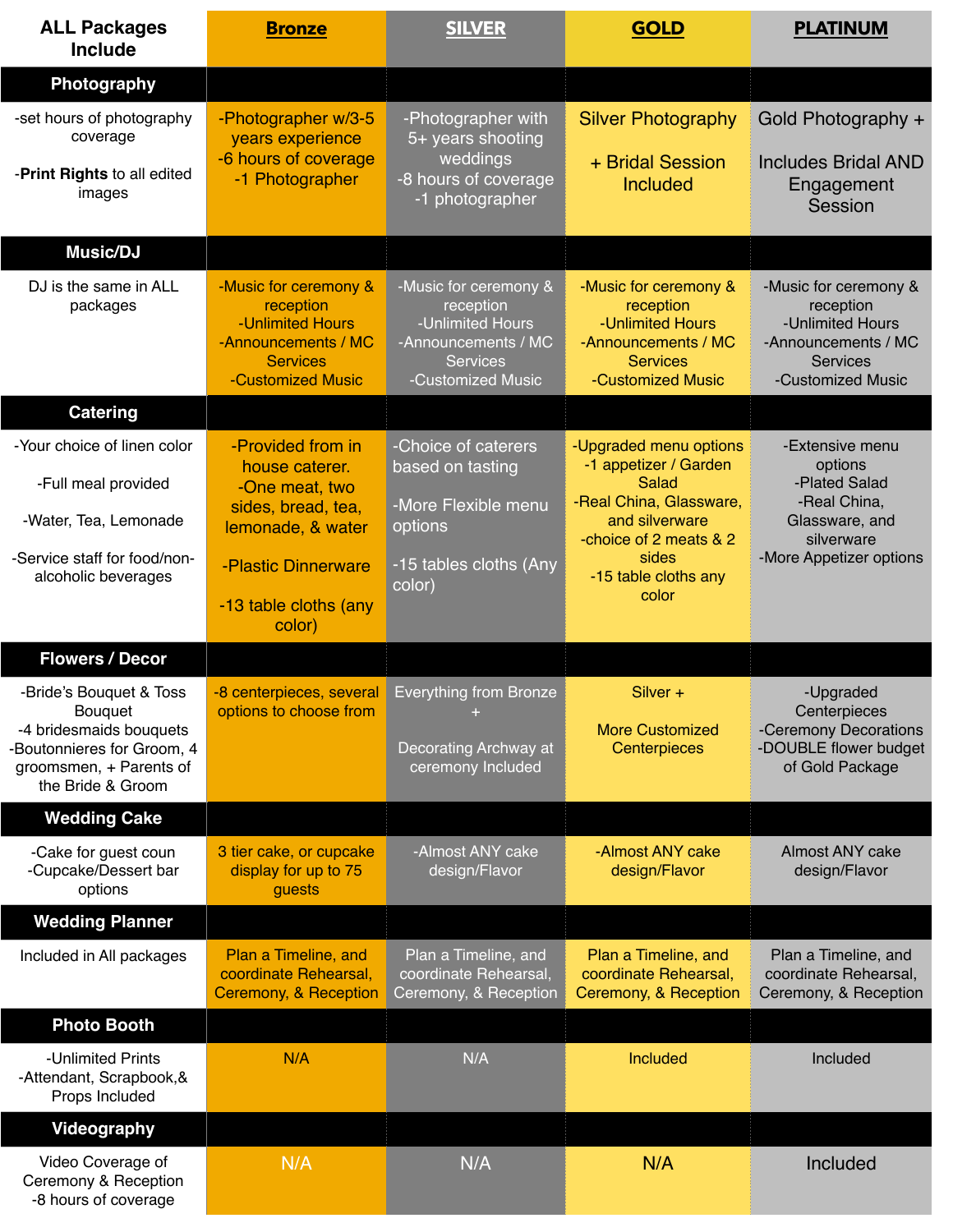# Extras / Add ons





#### **Extra Chairs for each guest above 100 \$6 per person**

-Includes additional white chair at ceremony -Includes additional padded Chiavari chair at reception -Includes additional tables as needed for seating

-Does NOT include linen cost

#### **Cocktail Hour in Garden 6250**

- -Includes 6 cocktail tables
- -(2) 8' tables for bar & appetizers
- -Any color linen for all tables
- -Additional coolers for beverages
- -Additional staff & bartender to set up

# POLY PREMIER

#### **Linens \$15 per**

- -Any color to choose from
- -All size linens the same price
- -includes tax, delivery, & set up
- -Already Included in All Inclusive



#### Additional Golf Cart **\$250**

- -Great for larger weddings, at the lake
- -Includes driver
- -Especially helpful if you have a lot of older guests
- -One cart / driver is included already

**(336) 988-0593** 

#### **[www.chateauvie.com](http://www.chateauvie.com)**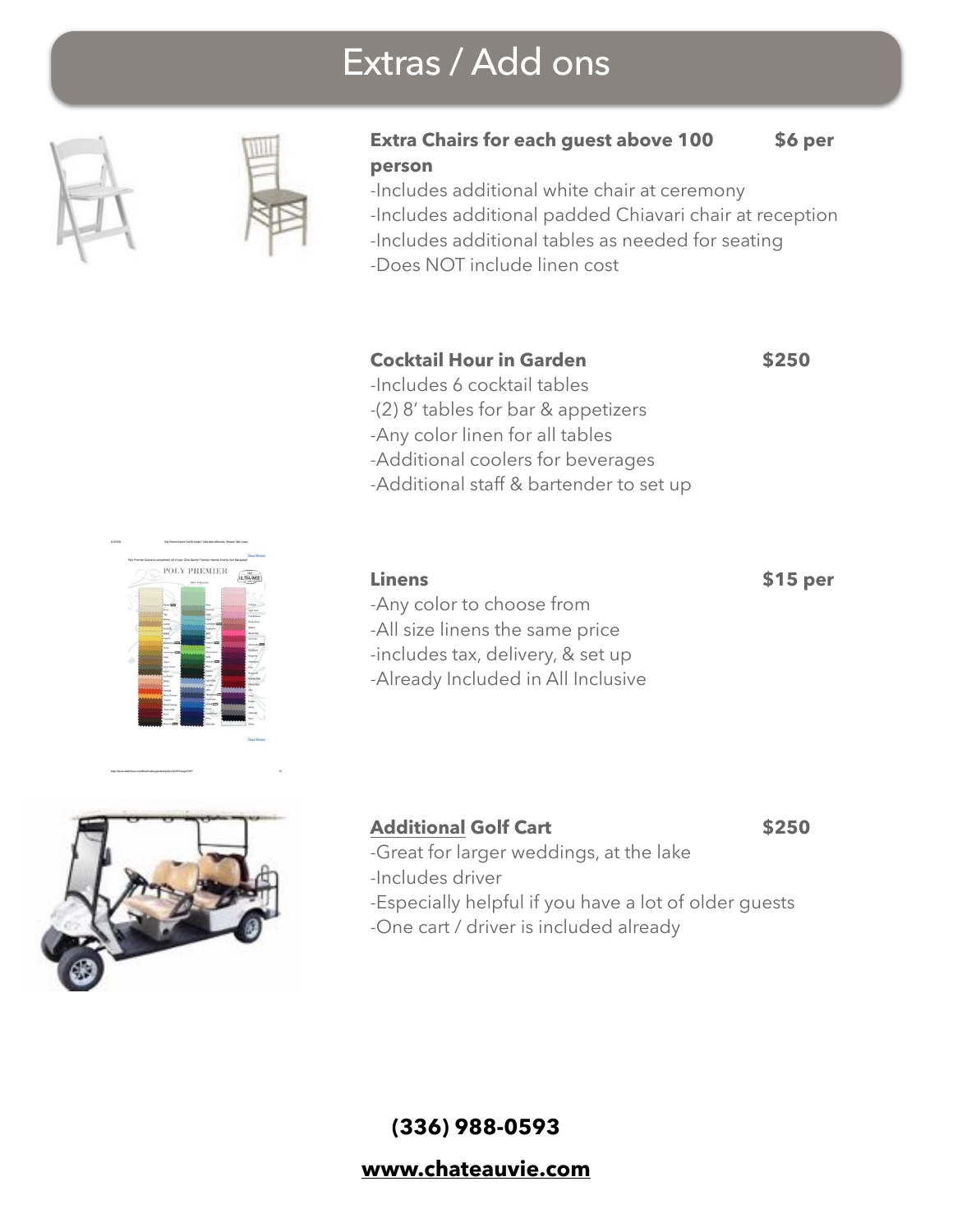# Extras / Add ons





# **Dual Frozen Drink Machine…………………………..\$125**

-Great for Frozen cocktails, or "cocktails" -Frozen margaritas are always a summer hit -DUAL machine so 2 different flavors available -You supply drinks

#### **Coffee Bar………………………………………………..\$1.50 Per Person**

-Great for Early Spring, and Fall Weddings -Includes flavored creamers, regular, & Decaf -Hot chocolate available in addition for \$0.25 additional -WE supply drinks



#### **Pavilion Draping………………………………………..\$300**

- -White Draping for Pavilion -Bows/Sashes to match your wedding colors
- -Includes set up & take down
- -9 total 10'x5' drapes



| Yard Games (ALL yard games)\$125 |  |
|----------------------------------|--|
| (Individually)                   |  |
|                                  |  |
|                                  |  |
|                                  |  |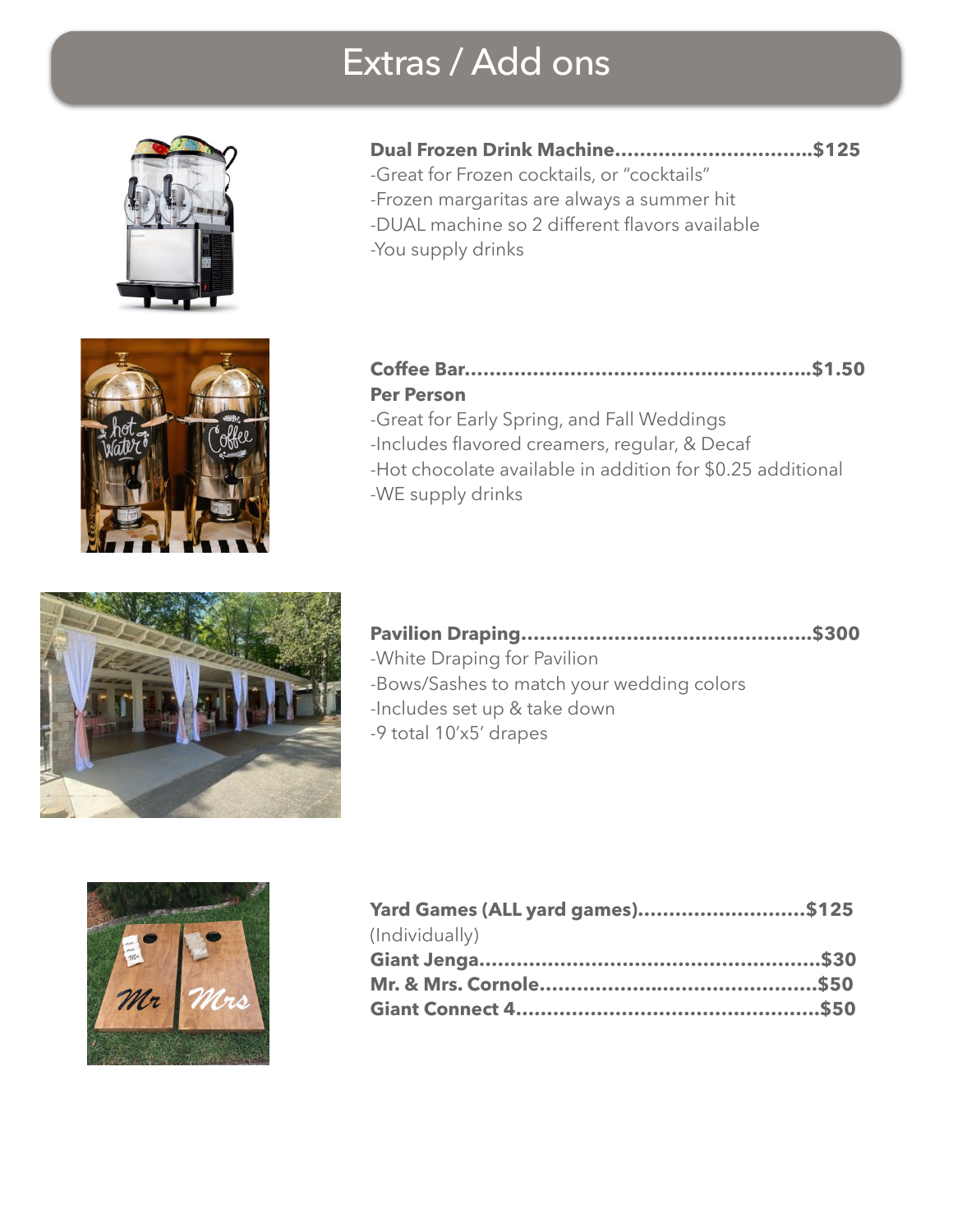# Preferred & Recommended Vendors

\***BOLD** Vendors Included in ALL INCLUSIVE Packages

#### Photographers

- **\*ALS Photography (336) 861-6809 \*Amir Luna (336) 870-7256**
- **\*Elizabeth Larson (434) 242-1272**
- **\*KC Studios (336) 497-7830**
- **\*Lynn Eisenman (336) 686-5040**
- **\*Studio Sonya (336) 580-7189**

#### Bronze Photographers

**\*Ashley Craddock (336) 686-2405 \*Momma's Memories (336) 480-7153** 

**\*Courtney Pennix (336)-930-2050**

Catering

**\*An Event to Remember (336) 997-3313** 

**\*Above & Beyond (336) 885-2224**

DJs & Music

**\*A.M. Wedding DJs (336) 423-3637** 

Elegant Ensembles (336) 403-3075

Photobooths

**\*A.M. Wedding DJs (336) 543-5731** 

Florists

**\*Dandelions (336) 536-1056** 

**\*Keepsake Bouquets (336) 255-8380** 

Videography

## **\*Down South Media (336) 251-5033**

#### **\*Ever After Video (336) 580-7189**

Hair/Make up

I Do Style

https://www.facebook.com/idoostyle/

Updos Studio- 336-817-0353

Officiant / Minister

Justin Rhodes (336) 297-8528

Rehearsal Dinners

Byron Barn - (336) 462-6229

Hemlock Golf Club - (336) 591-7934

HillBilly Hideaway - (336) 591-4861

**Cakes** 

#### **\*Artist's Way Creations (336) 593-2900**

Hotels / Transportation

DoubleTree (Winston) (336) 767-9595

Royal limo (336) - 889-7777

Dorvitt's Horse & Carriage (585) 610-7704

**View most updated list on our website VENDORS page**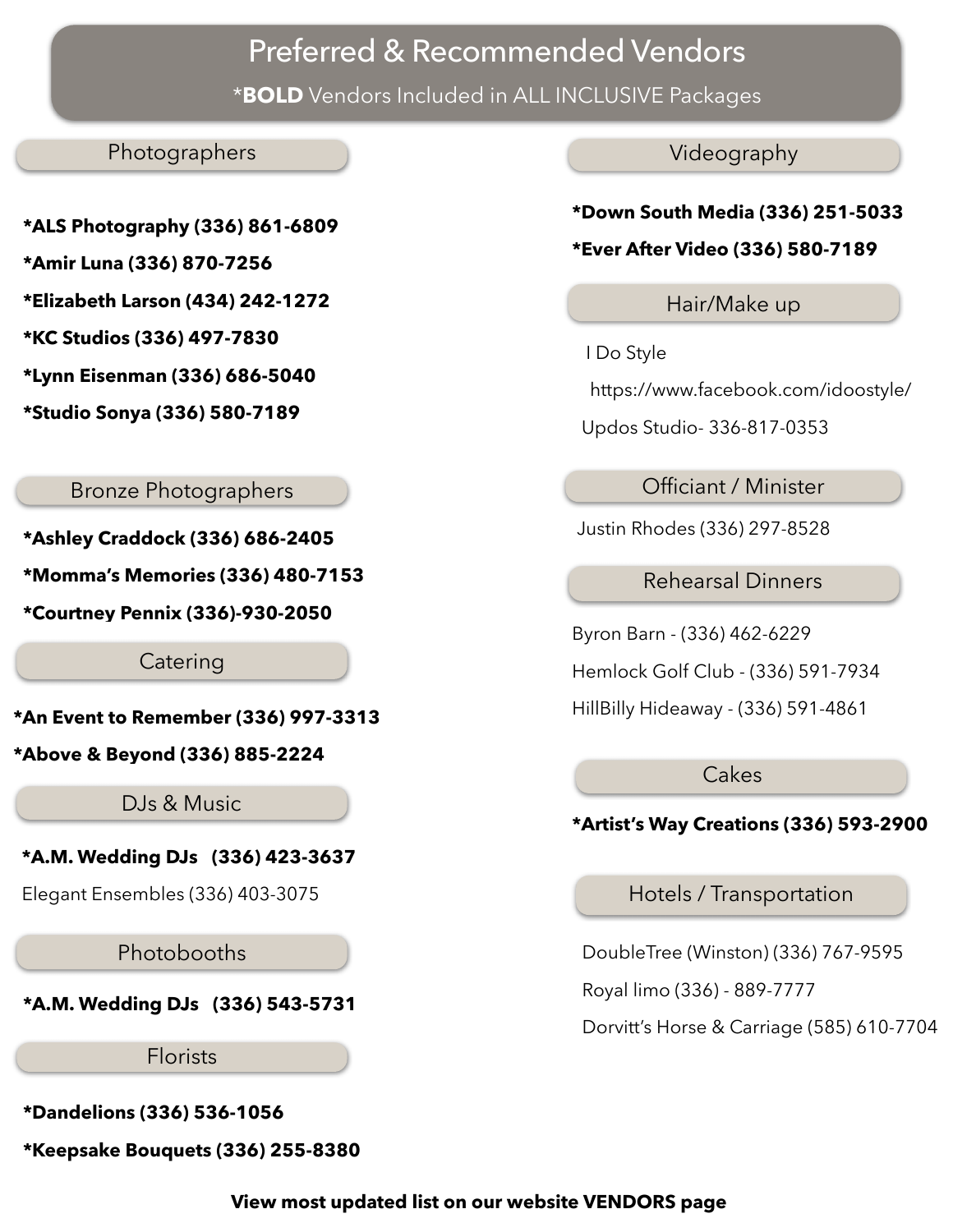# Contract / Guidelines

#### **Reservations / Fees**

-To Reserve a date, we require a \$1,000 for a Friday, Saturday, or Sunday and \$500 for weekdays as down payment which is 100% non-refundable.

-50% of the total balance must be paid 6 months prior to the event date

-The Full Balance and additional \$500 Security deposit is due **30 days prior to event date**  -Additional \$500 security deposit is **refunded** after the event as long as there is no damage to

the property, and no excessive cleaning required. -Returned Checks will incur a \$25 fee

—Payment can be Cash, Check, Money Order

-Electronic Payments via Paypal, Venmo, or Cash App available, but 3% fee **may** apply

## **Catering & Food**

-We *recommend* that all food be served must be provided by a licensed inspected caterer with a GRADE A sanitation rating

-To ensure a perfect event, we *recommend* a great list of caterers on our Preferred Vendor's list -However, **You can choose any caterer** you would like to, and there are no additional fees for any catering service you choose

-Caterers and/or client is responsible for cleaning catering areas. We DO NOT have facilities for washing dishes, or dumping extra food / sauces / etc. Caterers must be prepared to take dirty dishes back with them.

-When booking an All Inclusive package, our caterers handle all of this.

## **Alcoholic Beverages**

-You can provide your own alcoholic beverages, saving you money of buying "per drink" -Per NC law, you MUST have a bartender serve all drinks. Chateau Vie provides bartending services, including ice, coolers, and bartending for the entire event. The fee for the bartender(s) is \$200 which covers our cost in having the staff here. You cannot provide your own bartender. -Beer & Wine is acceptable at all events

-For draft beer, we have an in house keg system to make serving kegs easy. This system fits the majority of kegs, (coupler style "D"). Please make sure it fits your keg before buying any keg -A PREMIXED "Signature Drink" is also permitted.

-All other Hard liquor is not permitted at any event. Guests who bring liquor will be asked to put it in their car, and asked to leave if repeated.

-We reserve the right to "Cut Off" anyone from alcoholic beverages

**Initial\_\_\_\_\_\_**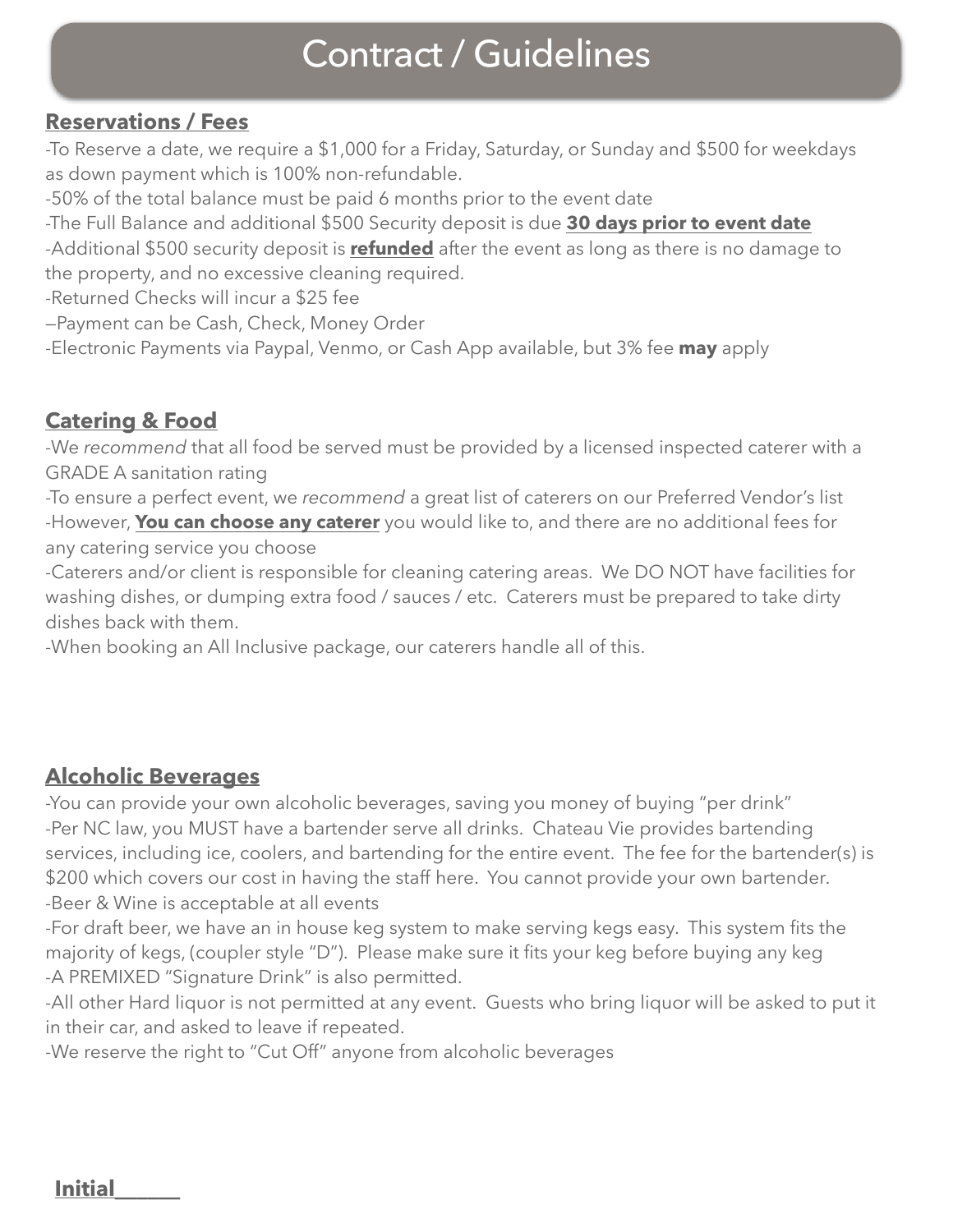#### **Rehearsal Time**

-Rehearsals are scheduled FIRST come FIRST serve, and based on availability -ALL weekend wedding rehearsals are the Thursday prior to that weekend -Rehearsal Dinners are to be held off site, food/drink is not permitted at the Rehearsal, because we have back to back rehearsals

# **Flowers / Decorations**

-Decorations that are permanent at our facility may not be removed without permission -We reserve the right to change decorations, landscaping as deemed necessary -You are responsible for putting up and removing ALL decorations and personal items before the end of your rental time

-Next day pick up can be arranged if we do not have another event scheduled

-Chateau Vie is not responsible for lost, left behind, or stolen items

-Please do not use artificial flower petals, it takes a LONG time to clean up

-Our Staff is happy to help/assist you in setting up personal decorations you bring, but can't solely be responsible for setting up your personal items. We recommend hiring a decorator, florist, or designating friends/family if you have a lot of personal decorations your bringing yourself.

# **Linens**

-Linens are included ONLY in our all inclusive package

-All Tables must be covered with a table cloth

-If you need to rent linens and you don't have an ALL INCLUSIVE package, we can rent any color linen for \$15 per linen, including tax & delivery

#### **Music**

-NC state wide noise ordinance is 11:00 PM, the last dance must be held at 10:45 in order to ensure we are quiet by 11:00 PM

-Full Bands are not permitted, it's just too loud, a DJ is recommended for music

-Musicians/DJs must provide their own equipment and sound system

-Our "In House" DJ is AM Wedding DJs, we HIGHLY recommend them as the events always go smoother with an experienced professional. [www.amweddingdj.com](http://www.amweddingdj.com)

## **Event Insurance**

-We DO NOT require that you purchase event insurance. Chateau Vie is insured, and we cover the cost of our liability insurance. This does not cover your liability, only Chateau Vie -If you are serving alcohol, we recommend speaking to a professional insurance agent about the benefits/costs of having event insurance to cover YOUR liability, but it's not required.

**Initial\_\_\_\_\_\_**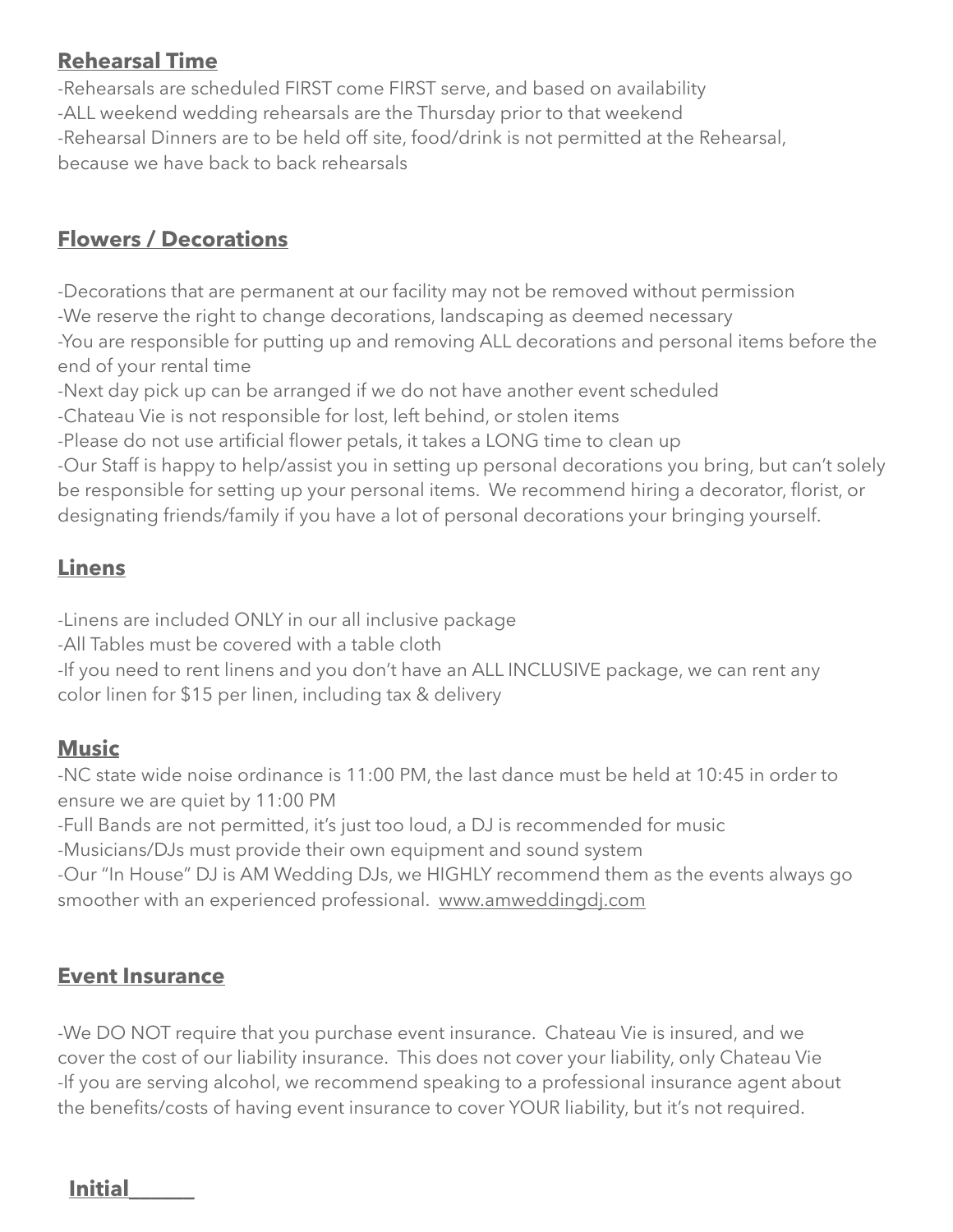# **Photography**

-On wedding day, you have the use of our entire 40 acre property for pictures -A 2 hour engagement session may be scheduled "as available" prior to your event date -A 2 hour Bridal session may be scheduled "as available" prior to your event date -You give us the right to use any pictures from your event for marketing purposes unless you give us notice in writing prior to the event

## **Smoking**

-Smoking is prohibited at ALL indoor spaces -Smoking areas/ash trays are provided in designated outdoor areas **-You will forfeit your \$500 security deposit if anyone smokes in the Bridal Cottage, or Groom's Den, the smell lingers and it's costly to get rid of.**

## **Pond**

-You or your guests can't swim in the pond -The wedding party & family is welcome to fish in the pond prior to the event, or during, but must clean up after themselves, and all fishing is "Catch & Release" -Please do not throw trash in the pond including cigarette butts -When walking around a farm, near a pond, guests assume their own responsibility and risks associated with this.

#### **Pets / Animals**

-Pets of any kind are not allowed to be on the property

-We LOVE animals, so much that we have many animals on our property. We do have a working farm with sheep, horses, chickens, ducks, and livestock guardian dogs that are trained to guard our animals. The potential risk of someones pet being harmed (possibly by one of our animals) is too likely for us to allow outside animals on the property.

-This is why we do not allow ANY pets to be on the property. We love them, we really do, but that is why we have this rule in place. Thank you for understanding!

#### **Set up & Tear Down**

-The Rental Period of 10:00 AM - 12:00 AM includes set up and tear down

-Caterer is responsible for cleaning food services / prep areas, and bagging all food related trash. CV has a dumpster on site for all trash to go in

-Clients must clear all personal items and decorations before Midnight

-If additional clean up is needed, a fee may be assessed.

-No confetti, or artificial flower petals may be used

#### **Initial\_\_\_\_\_\_**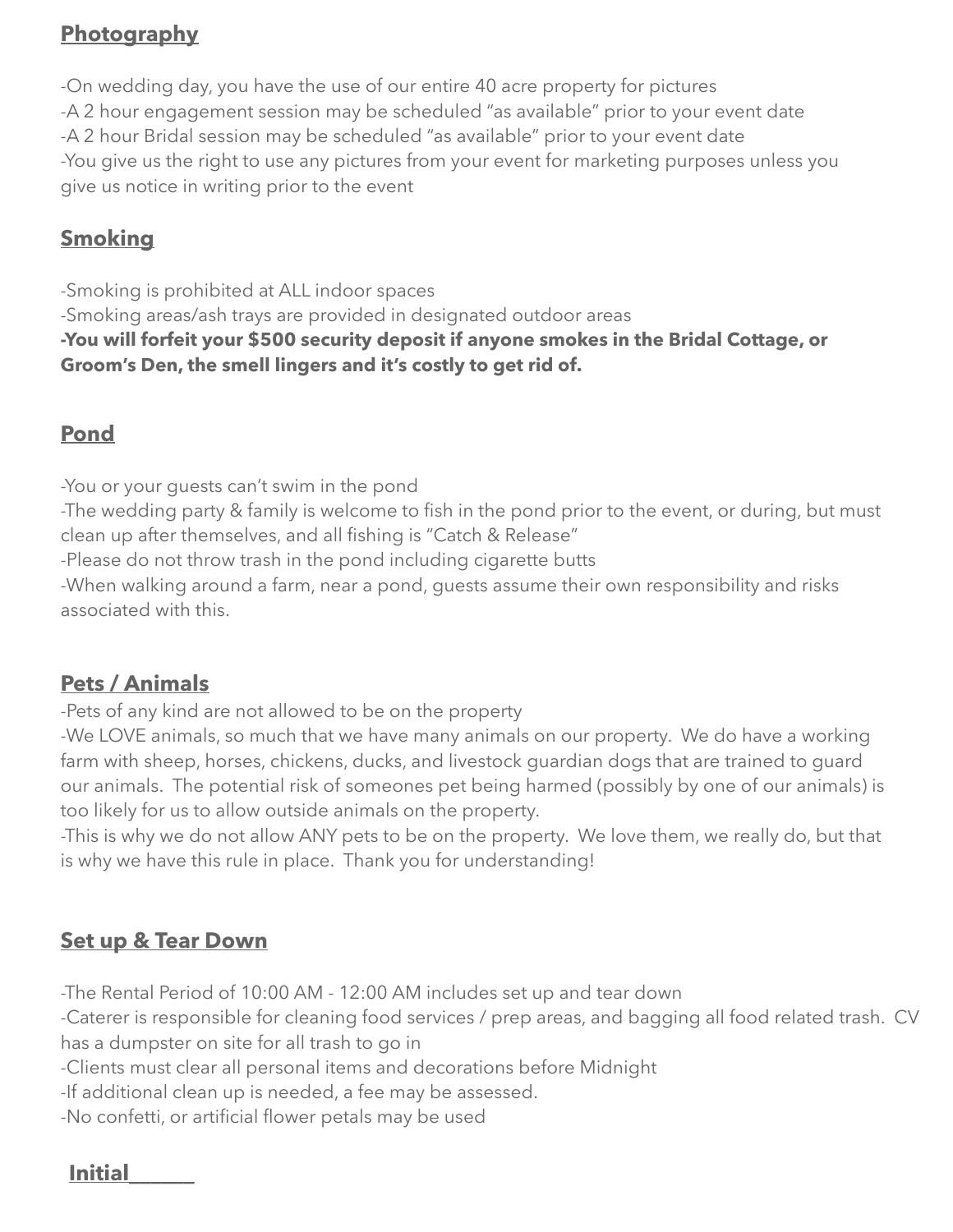# **Bridal Cottage / Groom's Den**

-Private changing areas are locked once the ceremony begins. Bridal party will have access to these areas prior to and after the ceremony, but we lock those areas during the event to ensure your personal belongings are safe. If you need access during the event, our staff can unlock for you.

## **Guests**

-You are responsible for the behavior, and damages caused by your guests

-We are a large property, with gravel path ways, farm operations, and guests need to be cautious at all times and enjoy the property at their own risk

-Chateau Vie is not responsible for injuries, property damage, or other damage caused to your guests during your rental period

-If a guest is injured in any way while attending your event, you assume responsibility for any cost of medical bills, and/or litigation that comes from that injury, including attorney fees, and judgements against Chateau Vie

-We reserve the right to have guests removed from our property if we see that to be necessary -Children must be supervised by a parent or guardian at all times for their safety

# **Cancellations**

-All **payments** made toward your wedding are 100% NON-Refundable, for any reason -Your payments are Transferrable to a new date if it must be rescheduled

-If your event is cancelled, you still are obligated to pay the remaining balance

-If you must reschedule, we will try to find an event date within 12 months of your original date

-If you have to reschedule, then you must pay the current pricing when you reschedule regardless of the pricing when you booked

-Your deposit will only be transferred if you reschedule 6 months in advance. If you reschedule with less than 6 months to your event, then the deposit is forfeited.

-You may only reschedule ONE TIME. After that one time, the deposit, and all payments will be forfeited.

# **Hold Harmless**

Client Agrees to defend, indemnify, and hold harmless Chateau Vie, it's officers, directors, members, employees, and agents from and against any and all claims, demands, causes of action, damages, liability, judgements, loss, costs and expenses, including attorney's fees, and expenses of investigation, which may be suffered or incurred by any of them, or which may be claimed or alleged against any of them by any person, or entity arising out of, based upon or related to any injury or alleged injury, including death, or any person or property of Chateau Vie, patrons, clients, or guests during your occupancy of the property.

| <b>Printed Name:</b> |  |
|----------------------|--|
|                      |  |
| Signature:           |  |
| <b>Date:</b>         |  |